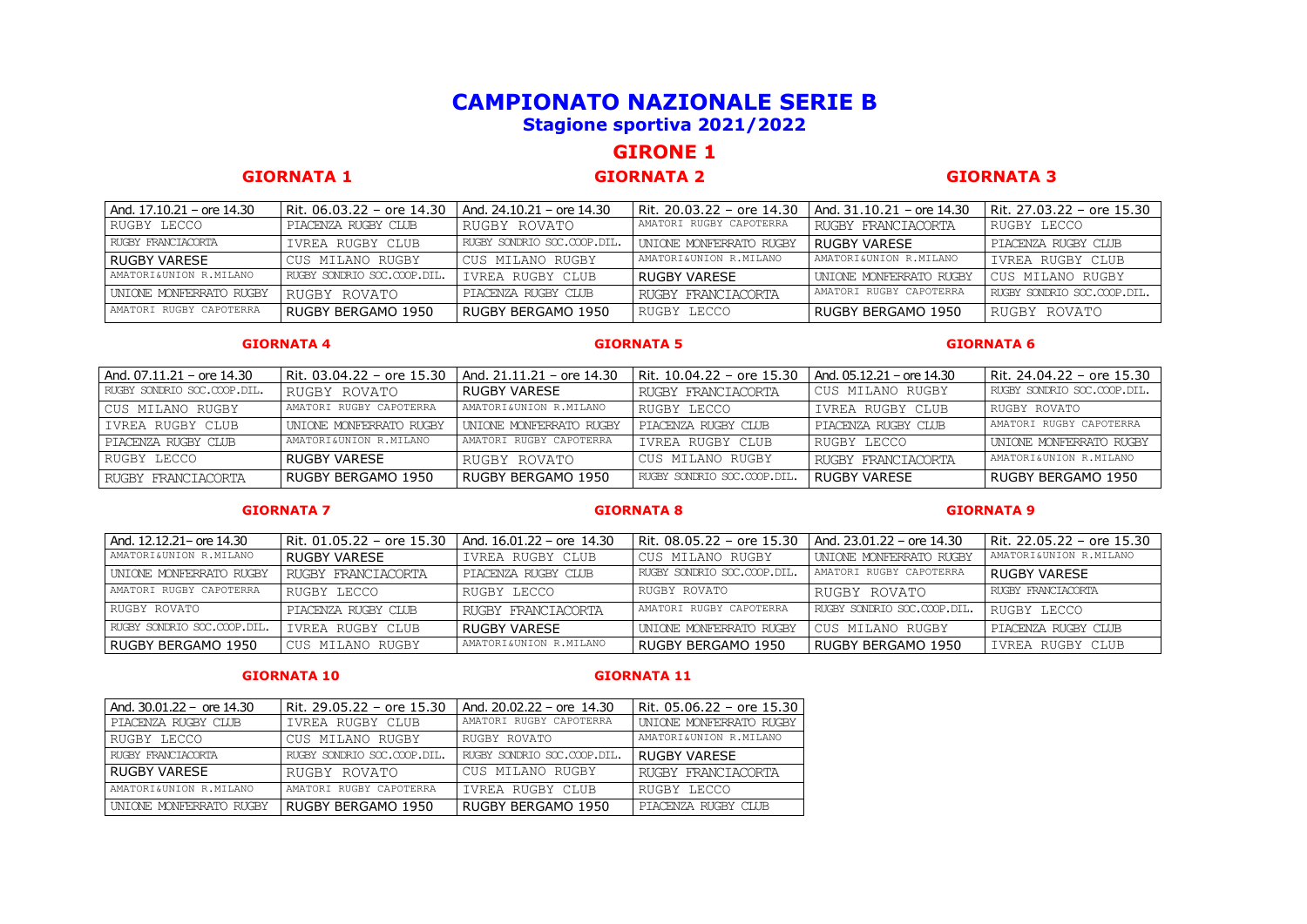## **Stagione sportiva 2021/2022**

## **GIRONE 2**

**GIORNATA 1 GIORNATA 2 GIORNATA 3**

| And. 17.10.21 – ore 14.30                              | Rit. 06.03.22 – ore 14.30   And. 24.10.21 – ore 14.30 |                             | Rit. 20.03.22 - ore 14.30   And. 31.10.21 - ore 14.30 |                                         | Rit. 27.03.22 - ore 15.30   |
|--------------------------------------------------------|-------------------------------------------------------|-----------------------------|-------------------------------------------------------|-----------------------------------------|-----------------------------|
| VALORUGBY EMILIA                                       | LIONS AMARANTO                                        | C.U.S. SIENA                | HIGHLANDERS FORMIGINE R.                              | LIONS AMARANTO                          | MODENA RUGBY 1965 SOC.COOP. |
| R.ROMA OLIMPIC CLUB 1930   MODENA RUGBY 1965 SOC.COOP. |                                                       | IMOLA RUGBY                 | R.PARMA F.C.1931 SOC.COOP.                            | VALORUGBY EMILIA                        | IMOLA RUGBY                 |
| FLORENTIA RUGBY                                        | IMOLA RUGBY                                           | MODENA RUGBY 1965 SOC.COOP. | FLORENTIA RUGBY                                       | R.ROMA OLIMPIC CLUB 1930   C.U.S. SIENA |                             |
| R.PARMA F.C.1931 SOC.COOP.                             | C.U.S. SIENA                                          | LIONS AMARANTO              | R.ROMA OLIMPIC CLUB 1930   R.PARMA F.C.1931 SOC.COOP. |                                         | LIVORNO RUGBY               |
| LIVORNO RUGBY                                          | l RUGBY JESI 1970                                     | RUGBY JESI 1970             | VALORUGBY EMILIA                                      | HIGHLANDERS FORMIGINE R.                | RUGBY JESI 1970             |
| HIGHLANDERS FORMIGINE R.                               | l RIPOSA                                              | LIVORNO RUGBY               | l RIPOSA                                              | FLORENTIA RUGBY                         | <b>RIPOSA</b>               |
| <b>GIORNATA 4</b>                                      |                                                       |                             | <b>GIORNATA 5</b>                                     |                                         | <b>GIORNATA 6</b>           |

| And. 07.11.21 – ore 14.30     | Rit. 03.04.22 - ore 15.30 | And. 21.11.21 – ore 14.30                                           | Rit. 10.04.22 - ore 15.30 | $\vert$ And, 05.12.21 – ore 14.30 | Rit. 24.04.22 - ore 15.30   |
|-------------------------------|---------------------------|---------------------------------------------------------------------|---------------------------|-----------------------------------|-----------------------------|
| LIVORNO RUGBY                 | HIGHLANDERS FORMIGINE R.  | MODENA RUGBY 1965 SOC.COOP.                                         | IMOLA RUGBY               | HIGHLANDERS FORMIGINE R.          | R.PARMA F.C.1931 SOC.COOP.  |
| IC.U.S. SIENA                 | FLORENTIA RUGBY           | LIONS AMARANTO                                                      | IC.U.S. SIENA             | LIVORNO RUGBY                     | FLORENTIA RUGBY             |
| I IMOLA RUGBY                 |                           | R.ROMA OLIMPIC CLUB 1930   R.ROMA OLIMPIC CLUB 1930   LIVORNO RUGBY |                           | C.U.S. SIENA                      | VALORUGBY EMILIA            |
| MODENA RUGBY 1965 SOC.COOP.   | VALORUGBY EMILIA          | FLORENTIA RUGBY                                                     | HIGHLANDERS FORMIGINE R.  | IMOLA RUGBY                       | LIONS AMARANTO              |
| l RUGBY JESI 1970             | LIONS AMARANTO            | R.PARMA F.C.1931 SOC.COOP.                                          | l RUGBY JESI 1970         | l RUGBY JESI 1970                 | MODENA RUGBY 1965 SOC.COOP. |
| R. PARMA F.C. 1931 SOC. COOP. | RIPOSA                    | VALORUGBY EMILIA                                                    | l RIPOSA.                 | R.ROMA OLIMPIC CLUB 1930   RIPOSA |                             |

### **GIORNATA 7 GIORNATA 8 GIORNATA 9**

| And. 12.12.21 – ore 14.30                           | l Rit. 01.05.22 – ore 15.30 | $And. 16.01.22 - ore. 14.30$ | Rit. 08.05.22 - ore 15.30                   | And. 23.01.22 – ore 14.30   | Rit. 22.05.22 - ore 15.30  |
|-----------------------------------------------------|-----------------------------|------------------------------|---------------------------------------------|-----------------------------|----------------------------|
| IMOLA RUGBY                                         | C.U.S. SIENA                | R.PARMA F.C.1931 SOC.COOP.   | FLORENTIA RUGBY                             | R.ROMA OLIMPIC CLUB 1930    | )   FLORENTIA RUGBY        |
| LIONS AMARANTO                                      | LIVORNO RUGBY               | HIGHLANDERS FORMIGINE R.     | R.ROMA OLIMPIC CLUB 1930   VALORUGBY EMILIA |                             | R.PARMA F.C.1931 SOC.COOP. |
| VALORUGBY EMILIA                                    | HIGHLANDERS FORMIGINE R.    | LIVORNO RUGBY                | VATORUGBY FIMIT.TA                          | LIONS AMARANTO              | HIGHLANDERS FORMIGINE R.   |
| R.ROMA OLIMPIC CLUB 1930 R.PARMA F.C.1931 SOC.COOP. |                             | C.U.S. SIENA                 | MODENA RUGBY 1965 SOC.COOP.                 | MODENA RUGBY 1965 SOC.COOP. | I LIVORNO RUGBY            |
| FLORENTIA RUGBY                                     | RUGBY JESI 1970             | l RUGBY JESI 1970            | <b>IMOLA RUGBY</b>                          | C.U.S. SIENA                | RUGBY JESI 1970            |
| MODENA RUGBY 1965 SOC.COOP.                         | <b>RIPOSA</b>               | LIONS AMARANTO               | l RIPOSA                                    | IMOLA RUGBY                 | RIPOSA                     |

### **GIORNATA 10 GIORNATA 11**

| <b>"ORNA</b> ". |  |  |  |
|-----------------|--|--|--|
|                 |  |  |  |

| And, $30.01.22 -$ ore $14.30$ | Rit. 29.05.22 - ore 15.30   | And, 20.02.22 - ore 14.30   | Rit. 05.06.22 - ore 15.30  |
|-------------------------------|-----------------------------|-----------------------------|----------------------------|
| R.ROMA OLIMPIC CLUB 1930      | VATORUGBY FIMIT.TA          | <b>IMOLA RUGBY</b>          | LIVORNO RUGBY              |
| FLORENTIA RUGBY               | LIONS AMARANTO              | MODENA RUGBY 1965 SOC.COOP. | HIGHLANDERS FORMIGINE R.   |
| R.PARMA F.C.1931 SOC.COOP.    | MODENA RUGBY 1965 SOC.COOP. | LIONS AMARANTO              | R.PARMA F.C.1931 SOC.COOP. |
| HIGHLANDERS FORMIGINE R.      | <b>IMOLA RUGBY</b>          | VATORUGBY FIMITTA           | FLORENTIA RUGBY            |
| LIVORNO RUGBY                 | C.U.S. SIENA                | RUGBY JESI 1970             | R.ROMA OLIMPIC CLUB 1930   |
| RUGBY JESI 1970               | <b>RIPOSA</b>               | C.U.S. SIENA                | <b>RIPOSA</b>              |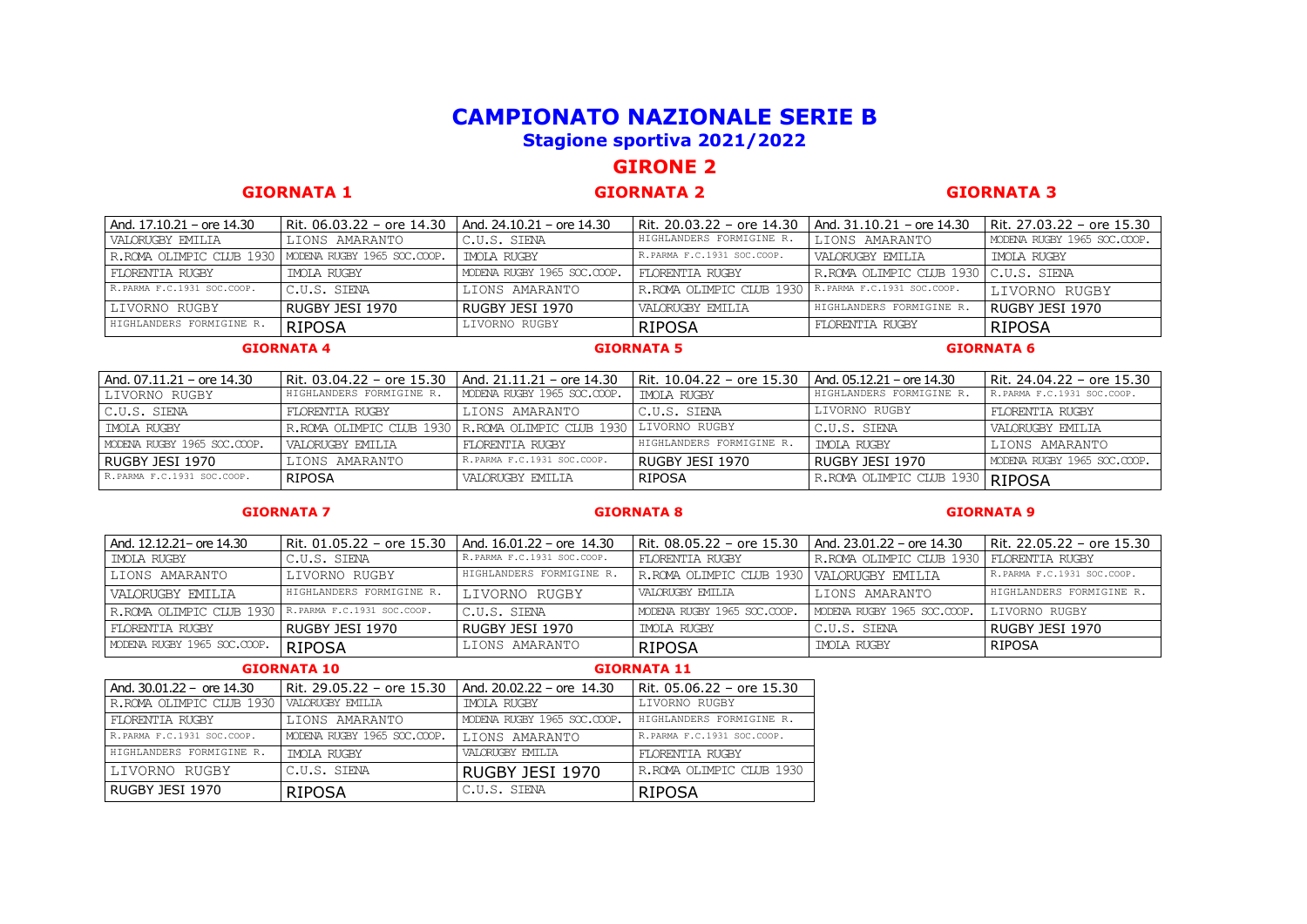## **Stagione sportiva 2021/2022**

## **GIRONE 3**

## **GIORNATA 1 GIORNATA 2 GIORNATA 3**

| And. 17.10.21 – ore 14.30 | l Rit. 06.03.22 – ore 14.30 | l And. 24.10.21 – ore 14.30 | 1 Rit. 20.03.22 – ore 14.30 | $1$ And. 31.10.21 – ore 14.30 | Rit. 27.03.22 – ore 15.30 |
|---------------------------|-----------------------------|-----------------------------|-----------------------------|-------------------------------|---------------------------|
| l PATAVIUM RUGBY UNION    | l MOGLIANO RUGBY 1969       | JUNIOR RUGBY BRESCIA        | I PATAVIUM RUGBY UNION      | l PATAVIUM RUGBY UNION        | l VILLORBA RUGBY          |
| l CASTELLANA RUGBY        | l RUGBY MIRANO 1957         | l MOGLIANO RUGBY 1969       | l CASTELLANA RUGBY          | l MOGLIANO RUGBY 1969         | l VALSUGANA R. PADOVA     |
| l R. VIADANA 1970         | JUNIOR RUGBY BRESCIA        | l RUGBY MIRANO 1957         | I R. VIADANA 1970           | l CASTELLANA RUGBY            | LC.U.S. PADOVA RUGBY      |
| l RUGBY SAN DONA'         | VILLORBA RUGBY              | I VAI SUGANA R. PADOVA      | I RUGBY SAN DONA'           | l R. VIADANA 1970             | l VERONA RUGBY            |
| l RUGBY BOLOGNA 1928      | l C.U.S. PADOVA RUGBY       | l VILLORBA RUGBY            | l RUGBY BOLOGNA 1928        | I RUGBY SAN DONA'             | I RUGBY MIRANO 1957       |
| I VERONA RUGBY            | VALSUGANA R. PADOVA         | l C.U.S. PADOVA RUGBY       | VERONA RUGBY                | I RUGBY BOLOGNA 1928          | JUNIOR RUGBY BRESCIA      |

### **GIORNATA 4 GIORNATA 5 GIORNATA 6**

| LAnd. 07.11.21 – ore 14.30 | l Rit. 03.04.22 – ore 15.30 | l And. 21.11.21 – ore 14.30 | $Rit. 10.04.22 -$ ore 15.30 And 05.12.21 - ore 14.30 |                        | 1 Rit. 24.04.22 - ore 15.30 |
|----------------------------|-----------------------------|-----------------------------|------------------------------------------------------|------------------------|-----------------------------|
| I VALSUGANA R. PADOVA      | l PATAVIUM RUGBY UNION      | l PATAVIUM RUGBY UNION      | I RUGBY MIRANO 1957                                  | I VERONA RUGBY.        | I PATAVIUM RUGBY UNION      |
| I VILLORBA RUGBY           | I MOGLIANO RUGBY 1969       | MOGLIANO RUGBY 1969         | JUNIOR RUGBY BRESCIA                                 | LC.U.S. PADOVA RUGBY   | l MOGLIANO RUGBY 1969       |
| l VERONA RUGBY             | l CASTELLANA RUGBY          | l CASTELLANA RUGBY          | l R. VIADANA 1970                                    | l CASTELLANA RUGBY     | l RUGBY BOLOGNA 1928        |
| LC.U.S. PADOVA RUGBY       | I R. VIADANA 1970           | RUGBY SAN DONA'             | LC.U.S. PADOVA RUGBY                                 | I R. VIADANA 1970      | I RUGBY SAN DONA'           |
| l RUGBY MIRANO 1957        | l RUGBY BOLOGNA 1928        | l RUGBY BOLOGNA 1928        | I VERONA RUGBY.                                      | I RUGBY MIRANO 1957    | I VILLORBA RUGBY            |
| l JUNIOR RUGBY BRESCIA     | l RUGBY SAN DONA'           | VALSUGANA R. PADOVA         | l VILLORBA RUGBY                                     | l JUNIOR RUGBY BRESCIA | VALSUGANA R. PADOVA         |

### **GIORNATA 7 GIORNATA 8 GIORNATA 9**

| l And. 12.12.21– ore 14.30 | l Rit. 01.05.22 – ore 15.30 | $And. 16.01.22 - ore. 14.30$ | Rit. 08.05.22 - ore 15.30   And. 23.01.22 - ore 14.30 |                                                 | l Rit. 22.05.22 – ore 15.30 |
|----------------------------|-----------------------------|------------------------------|-------------------------------------------------------|-------------------------------------------------|-----------------------------|
| l PATAVIUM RUGBY UNION     | l CASTELLANA RUGBY          | l C.U.S. PADOVA RUGBY        |                                                       | I PATAVIUM RUGBY UNION I PATAVIUM RUGBY UNION I | l R. VIADANA 1970           |
| l MOGLIANO RUGBY 1969      | RUGBY MIRANO 1957           | RUGBY BOLOGNA 1928           | I MOGLIANO RUGBY 1969                                 | l MOGLIANO RUGBY 1969                           | VERONA RUGBY                |
| l RUGBY BOLOGNA 1928       | l R. VIADANA 1970           | CASTELLANA RUGBY             | I RUGBY SAN DONA'                                     | l VALSUGANA R. PADOVA                           | l CASTELLANA RUGBY          |
| I RUGBY SAN DONA'          | VERONA RUGBY                | R. VIADANA 1970              | l VII LORBA RUGBY                                     | JUNIOR RUGBY BRESCIA                            | l RUGBY MIRANO 1957         |
| l VALSUGANA R. PADOVA      | l C.U.S. PADOVA RUGBY       | RUGBY MIRANO 1957            | l VALSUGANA R. PADOVA                                 | I RUGBY SAN DONA'                               | l RUGBY BOLOGNA 1928        |
| I VILLORBA RUGBY           | JUNIOR RUGBY BRESCIA        | VERONA RUGBY                 | JUNIOR RUGBY BRESCIA                                  | l VILLORBA RUGBY                                | l C.U.S. PADOVA RUGBY       |

### **GIORNATA 10 GIORNATA 11**

| And, $30.01.22 -$ ore $14.30$ | Rit. 29.05.22 - ore 15.30 | And, $20.02.22 -$ ore $14.30$ | l Rit. 05.06.22 – ore 15.30 |
|-------------------------------|---------------------------|-------------------------------|-----------------------------|
| RUGBY BOLOGNA 1928            | PATAVIUM RUGBY UNION      | PATAVIUM RUGBY UNION          | l RUGBY SAN DONA'           |
| <b>RUGBY SAN DONA'</b>        | MOGLIANO RUGBY 1969       | MOGLIANO RUGBY 1969           | IR. VIADANA 1970            |
| CASTELLANA RUGBY              | <b>VILLORBA RUGBY</b>     | JUNIOR RUGBY BRESCIA          | l CASTELLANA RUGBY          |
| R. VIADANA 1970               | VALSUGANA R. PADOVA       | RUGBY MIRANO 1957             | LC.U.S. PADOVA RUGBY        |
| <b>VERONA RUGBY</b>           | RUGBY MIRANO 1957         | VALSUGANA R. PADOVA           | l RUGBY BOLOGNA 1928        |
| C.U.S. PADOVA RUGBY           | JUNIOR RUGBY BRESCIA      | VILLORBA RUGBY                | <b>VERONA RUGBY</b>         |